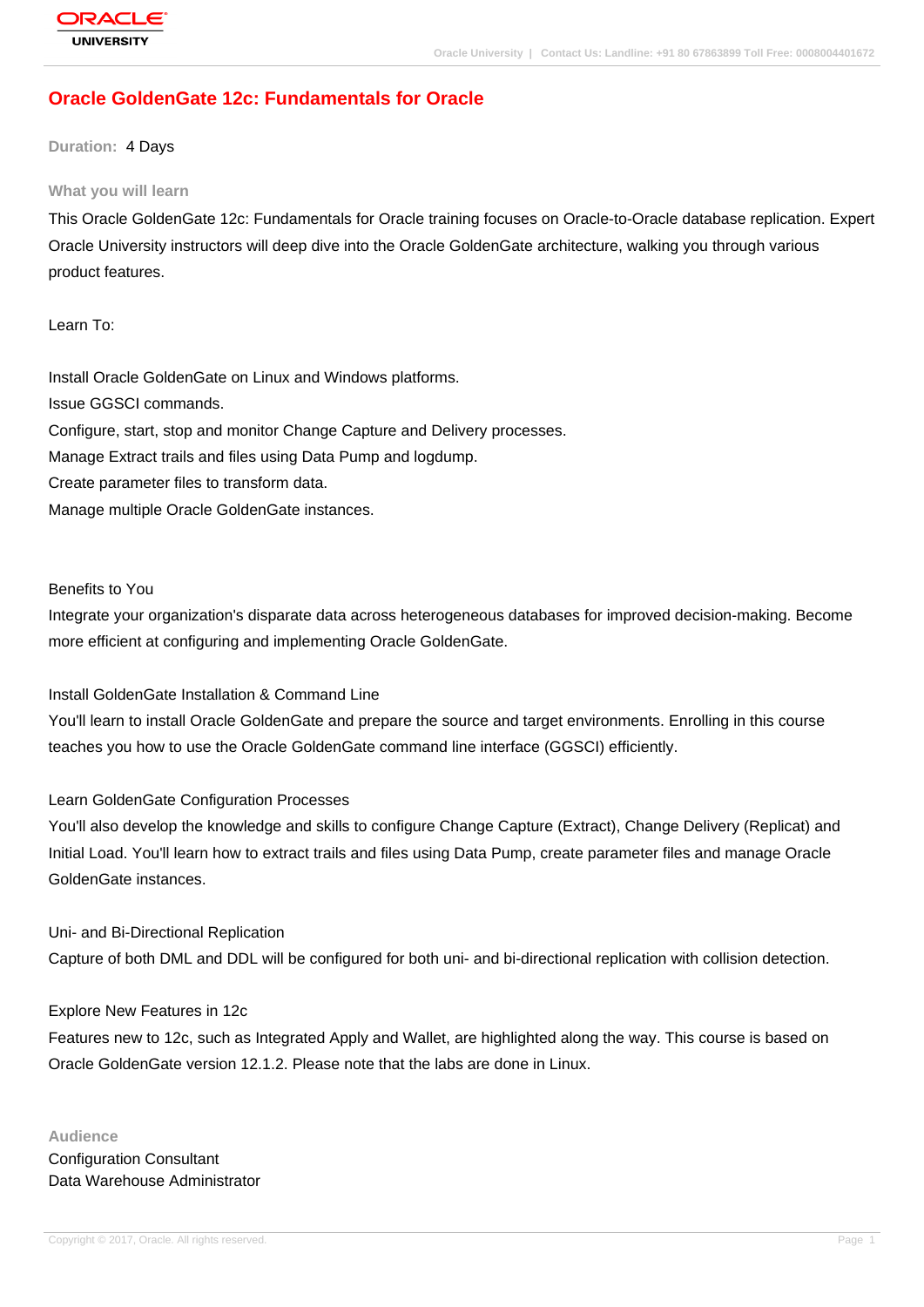Data Warehouse Analyst Data Warehouse Developer Database Administrators Database Designers System Integrator Technical Consultant

### **Related Training**

#### Required Prerequisites

Familiarity with Oracle Database and basic SQL using SQL\*Plus

Familiarity with editing Linux text files using gedit or vi

Suggested Prerequisites Familiarity with basic encryption techniques

### **Course Objectives**

Design replication solutions using Oracle GoldenGate products and environments

Install Oracle GoldenGate and prepare the source and target database (assumes Oracle-to-Oracle replication)

Issue GGSCI commands (batch Obey scripts and command-line interactive)

Configure, start, stop, and monitor Change Capture (Extract), Change Delivery (Replicat), and Initial Load

Manage Extract trails and files using Data Pump and utilities such as logdump

Control network transmission using compression and encryption

Transform data

**Course Topics**

### **Technology Overview**

Creating Oracle GoldenGate Topologies Reviewing Oracle GoldenGate Use Cases Assembling Building Blocks Listing Supported OS Listing Supported Databases Listing the Oracle GoldengGate Product Line Describing GUI Management Options Listing Non-Database Sources and Targets

## **Oracle GoldenGate Architecture**

Describing Oracle GoldenGate Process Groups Explaining Change Capture and Delivery (with and without a Data Pump)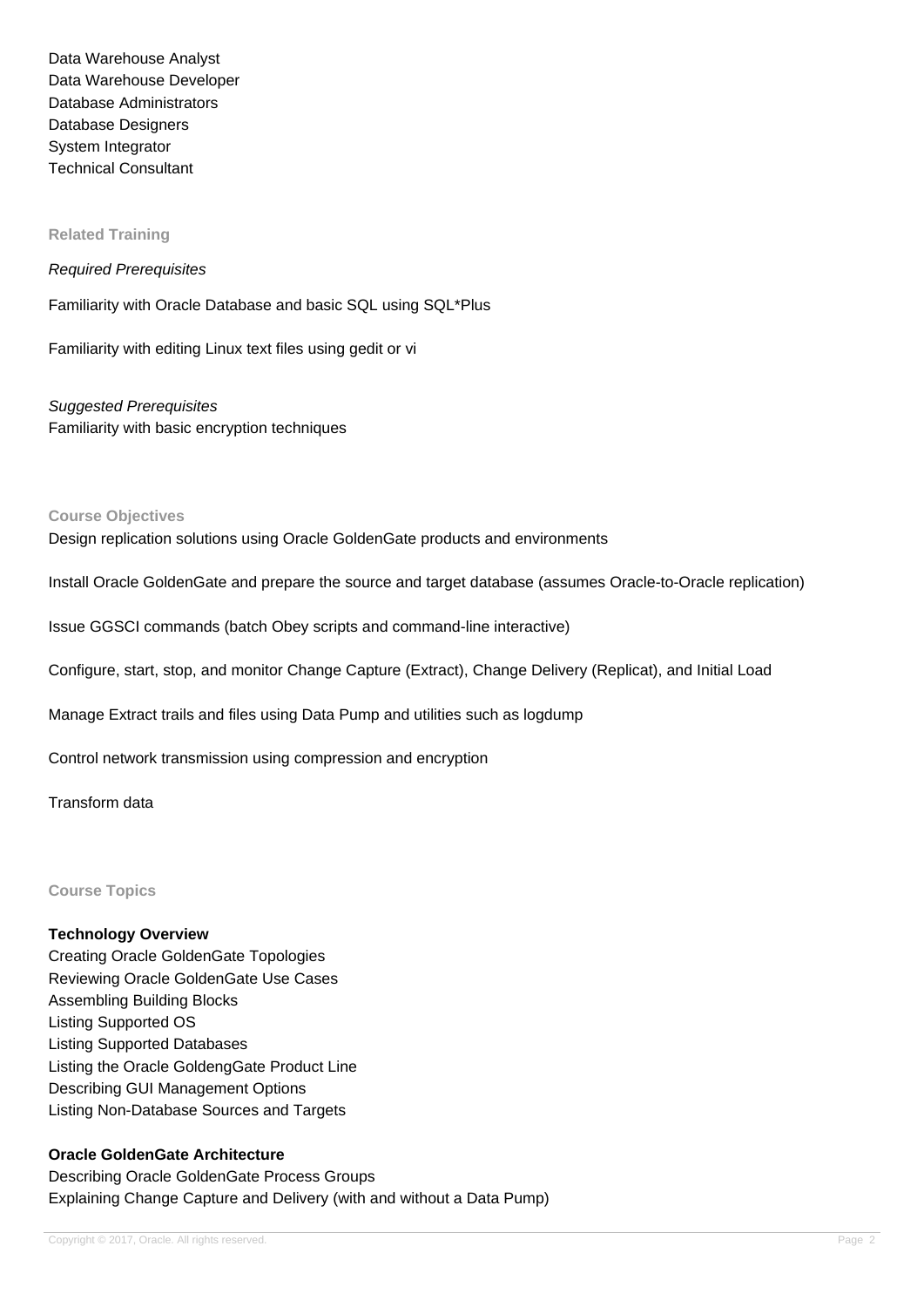Explaining Initial Data Load Contrasting Batch and Online Operation Explaining Oracle GoldenGate Checkpointing Describing Commit Sequence Numbers (CSN) Describing Oracle GoldenGate Files and Directories

### **Installing Oracle GoldenGate**

Listing System Requirements Performing Installation Configuring Environment Variables Using GGSCI Running Oracle GoldenGate from the OS shell.

### **Configuration Overview and Preparing the Environment**

Reviewing Configuration Overview Configuring Manager Process Creating Source Definitions Preparing the Source Database Assigning Oracle Database Roles/Privileges Required Using DBMS\_GOLDENGATE\_AUTH Package

## **Configuring Change Capture (Extract)**

Reviewing Extract Overview Accessing Logs on Oracle ASM Accessing Logs Remotely Configuring Extract Tasks Adding Extract Group Editing Extract Parameters Extracting Use of Archived Transaction Logs Adding Trails

## **Configuring Change Delivery (Replicat)**

Reviewing Replicat Overview Configuring Replicat Tasks Configuring a Sample Environment Configuring New Integrated Replicat

## **Configuring Extract Trails and Files (Data Pump)**

Reviewing Extract Trails and Files Overview Describing Trail Formats Using Logdump for Viewing Trails Reversing the Trail Sequence Configuring and Using Data Pumps

## **Performing Initial Load**

Oracle GoldenGate Methods Listing Database-specific Methods Describing Resource Limitations Listing Advantages of Oracle GoldenGate Methods Configuring File Load Methods Configuring Direct Load Methods Handling Collisions with Initial Load